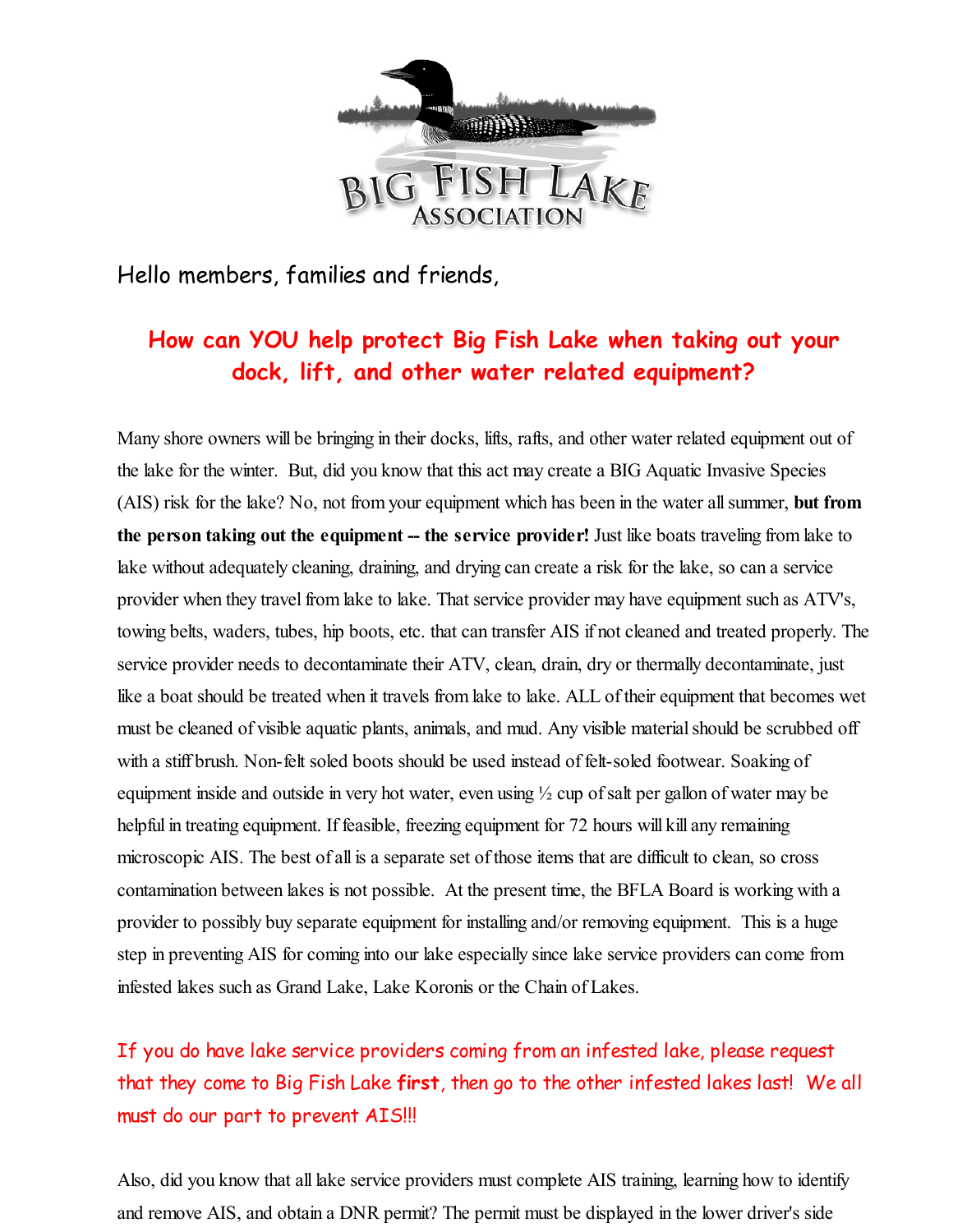corner of their vehicle's windshield. Also, did you know if you plan to move a dock, lift or other water equipment from one lake or river to another, all aquatic plants and animals must be removed whether they are dead or alive. According to Minnesota law, the equipment must be free of AIS and dried for 21 days before it can be placed in another water body.

So if YOU use a service provider be sure they have a permit and have gone through AIS training, ask them what lake they were in last, how did they clean their equipment or do they have another set for Big Fish Lake? If you don't get the right answers, find someone else. Thank you for helping to protect our beautiful lake!

#### \*\*\*\*\*\*\*\*\*\*\*\*\*\*\*\*\*\*\*\*\*\*\*\*\*\*\*\*\*\*\*\*\*\*\*\*\*\*\*\*\*\*\*\*\*\*\*\*\*\*\*\*\*\*\*\*\*\*\*\*

## Important Northern Pike Slot Limit Review Meeting

On Wednesday, September 26, 2018, there will be an important meeting regarding the review of the Northern Pike Special Regulations Limit on Big Fish Lake by the DNR Fisheries Department. The meeting will be held at the Collegeville Township Hall from 6 - 8 PM.

The current Big Fish Lake slot limit was created in 2005 with a 10-year trial & review. From preliminary information that Allen Schmitz, BFLA Board member, has received from DNR, it sounds like the current slot limit is not working. Please attend this meeting and voice your opinion.

\*\*\*\*\*\*\*\*\*\*\*\*\*\*\*\*\*\*\*\*\*\*\*\*\*\*\*\*\*\*\*\*\*\*\*\*\*\*\*\*\*\*\*\*\*\*\*\*\*\*\*\*\*\*\*\*\*\*\*\*\*\*\*\*\*\*\*\*\*\*\*\*\*\*\*\*\*\*\*\*

# **Those "beautiful" purple loosestrife flowers are showing up around Big Watab Lake!**

Please take time to look for them along your shoreline, in the reeds, cattails, and grasses. If you do see them, dig up the plants and dispose of them in plastic bags and place in the garbage. In areas where plants are too numerous to dig up, cut off the purple flowers and cut the plant all the way to ground. Contact John Ronning at (719) 426-1472 or myself if you need help identifying and/or digging up plants. Thank you.



This DNR link has information about identification and management of loosestrife. [http://www.dnr.state.mn.us/invasives/aquaticplants/purpleloosestrife/index.html](http://r20.rs6.net/tn.jsp?f=001bxGWgSr7VYW70rEe7oXVRW6tMwWJAIRSeMuKgtQiT-KAdgSkydJ8pE30jtKkHEGHH6pgAPS6Ogaxga17_ZQ1-OIEukzSDHUISPdMBozY6-hlAjUqNv21J9qcaP7fvbDE_wrNSERhpbrEPMEqEdpiz2f-TBv-cMZ0XP5gwS7TeP8aK1AWU6fzxxUv1ZY2oLMUap7tHJbSUfiUIfwZBPdRKbp09PcMAxOQE8CLiab8jK5nj1S57ksvX1pAcvVqAhlX&c=&ch=)

\*\*\*\*\*\*\*\*\*\*\*\*\*\*\*\*\*\*\*\*\*\*\*\*\*\*\*\*\*\*\*\*\*\*\*\*\*\*\*\*\*\*\*\*\*\*\*\*\*\*\*\*\*\*\*\*\*\*\*\*\*\*\*\*\*\*\*\*\*\*\*\*\*\*\*\*\*\*\*\*\*\*\*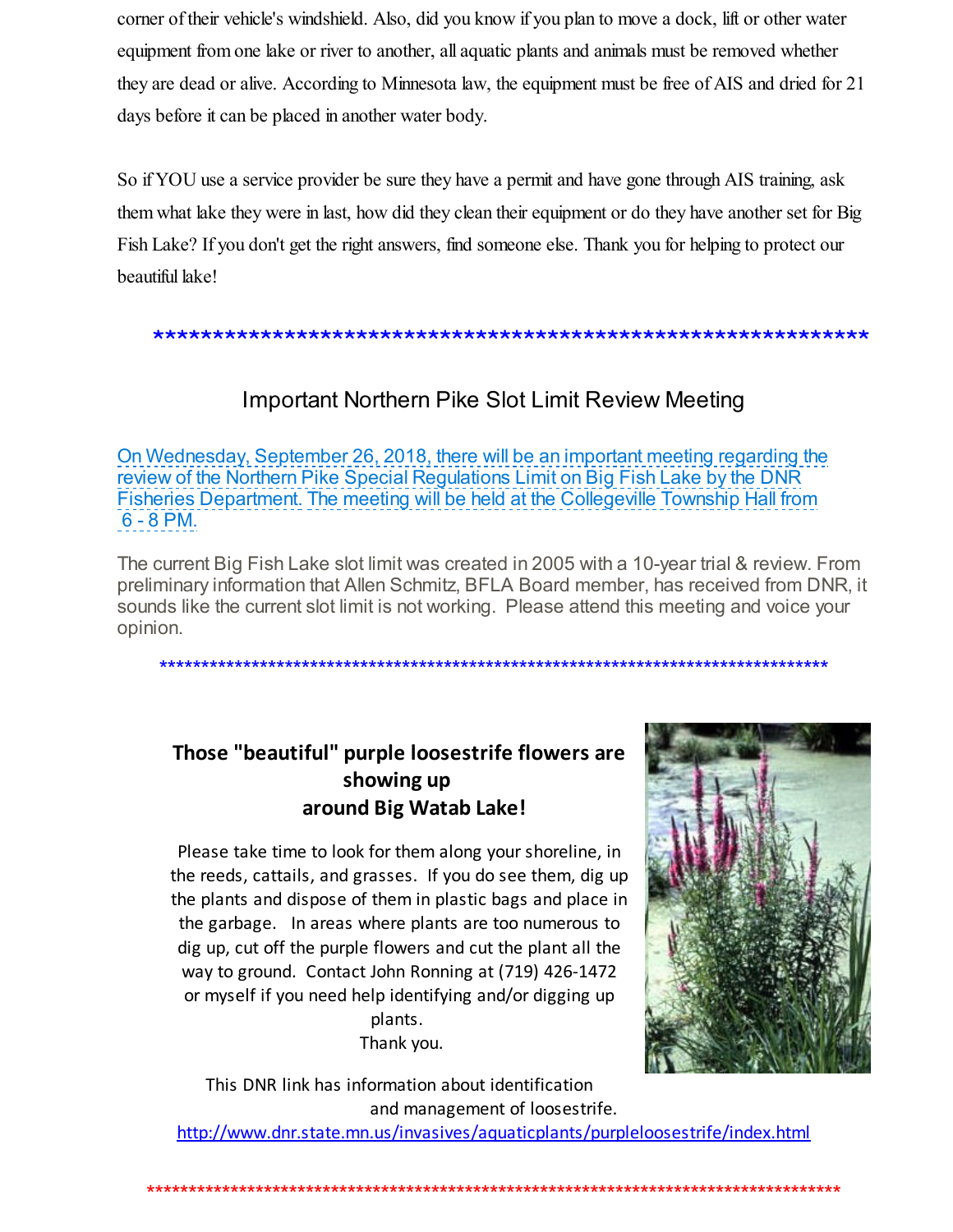# For Sale: 1975 Starcraft 14 foot Speedboat with trailer Excellent Condition \$2500

Can be tested on the lake Call Matt at 320-249-5297



Attention:

There are several new members that now live on the lake and if you know someone is not getting this email newsletter, please let me know.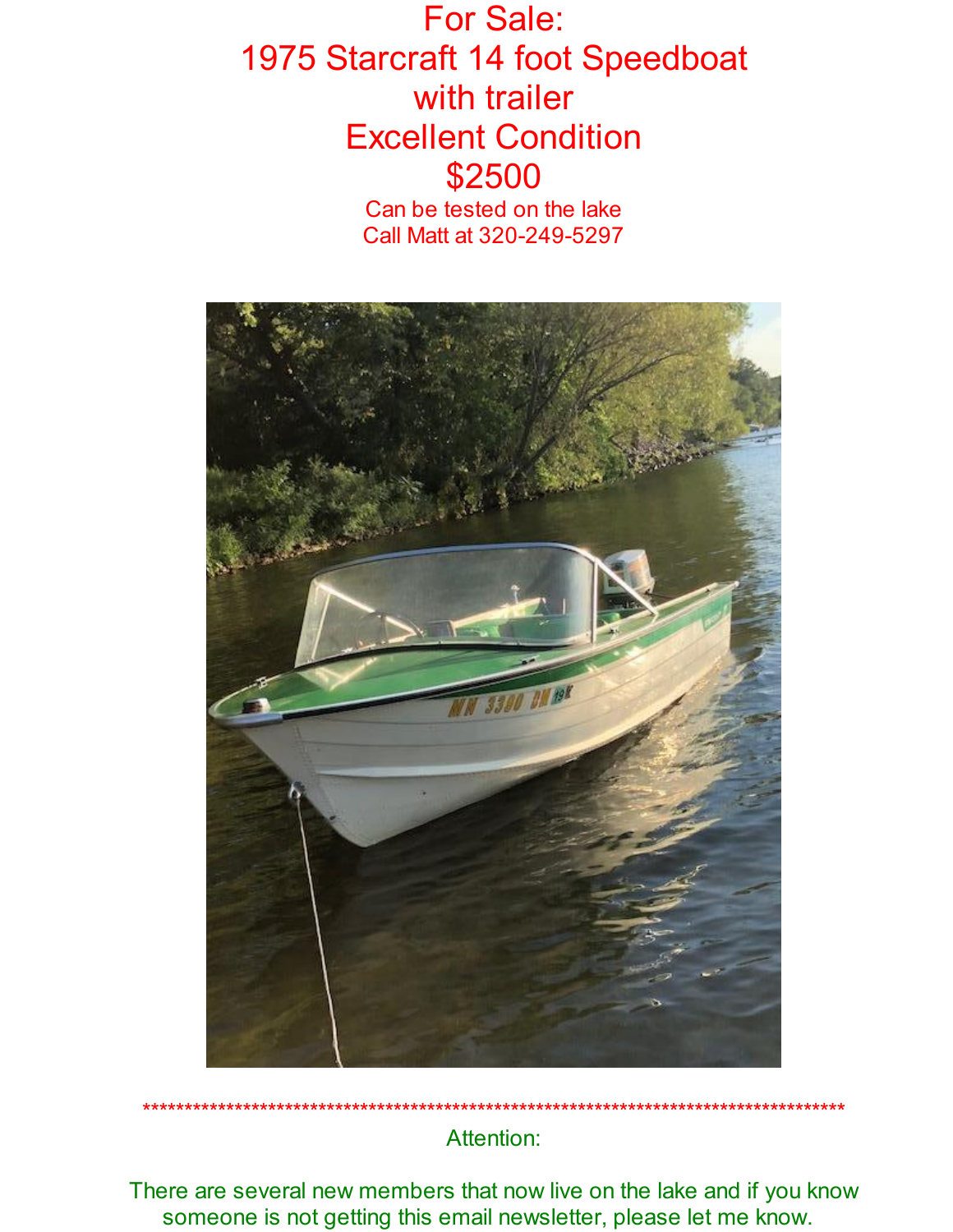## Thank you very much!

Thank you for your time and concern for our lake and have a beautiful fall!

Kit Ferber President 320-249-4800

# **Kraemer Trucking & Excavating, Inc. ~ Gold Member**

P.O. Box 434, Cold Spring, MN 56320  $320 - 685 - 3024 \sim$  office  $320 - 250 - 1384 \sim$  cell [www.kraemer-inc.com](http://r20.rs6.net/tn.jsp?f=001bxGWgSr7VYW70rEe7oXVRW6tMwWJAIRSeMuKgtQiT-KAdgSkydJ8pNItjuI5pKuGZrBV6DeG43RlNag4qpRYRg3MD5wgvTWOVcfDAidpSf8imk2FqsMLnfcwDs0FXpR2mTkLU4B-i3ayeJtoU7qRdOBNIRg2yCsAn_nN2ypYwwM=&c=&ch=) or jeffk@kraemer-inc.com Specializing in all types of Commercial and Residential FULL SERVICE MARINE Excavating and Septic Systems.

Including Delivery of Black Dirt, Washed Sand, Rock Indoor/Outdoor Storage, and Rip Rap.

## **Hirschfeld Real Estate,**

**Josh Hirschfeld, Silver Member** 27867 County Road 50, Cold Spring 320-493-1269 [www.joshhirschfeld.com](http://r20.rs6.net/tn.jsp?f=001bxGWgSr7VYW70rEe7oXVRW6tMwWJAIRSeMuKgtQiT-KAdgSkydJ8pPX5gIj7Jlqq_blBN3m1gITJuBV5-1YqMezVpPcniqKHLIVR4XkvmMUHV5Q8PW_cf_Y5NwlEX6yIuV6MB4-Nfu3f3k7-sdl6CVO7fs5KNGSWiJtRhjJVFhBsx1BiwOfkLA==&c=&ch=) Residential and Commercial Real Estate Services

### **Ferdinand F. Peters, Attorney at Law, Bronze Member**

842 Raymond Ave., Suite 200 St. Paul, MN 55114 651-647-6250 [ferdpeters@ferdlaw.com](mailto:ferdpeters@ferdlaw.com) [www.ferdlaw.com](http://r20.rs6.net/tn.jsp?f=001bxGWgSr7VYW70rEe7oXVRW6tMwWJAIRSeMuKgtQiT-KAdgSkydJ8pIaNRSCoryxEFMFQTHqCimEhEY--YT4TfkDdZhmveyCTzXSiZirTqaB_jDCmKHHmMPKoQ_-hoc5MuWmjymHdOM5CEiFdXseYDM7UVXOfoYzuPAE9bjdIrzQ=&c=&ch=)

A fullservice law firm dedicated to providing a wide range of legal representation, with special emphasis on  $320-980-2710 \sim$  cell representing entrepreneurs in creating legal entities, and in real estate law, estate planning and family cabin ownership law, and litigation in state and federal courts.

## **The Green Team, Rhonda Green, Bronze Member**

308 - 5th Ave., Ste. #200, Cold Spring 320-250-4648 rhondagreen@edinarealty.com

#### **Please patronize our advertisers. They help pay for our emails!**

#### **In Tune Marine**

18942 Co Rd 83 Richmond, MN 56368 320-685-3410

# [www.InTuneMarine.com](http://r20.rs6.net/tn.jsp?f=001bxGWgSr7VYW70rEe7oXVRW6tMwWJAIRSeMuKgtQiT-KAdgSkydJ8pPX5gIj7JlqqPOzXm5zgxOyUuvi8oHf--qwJE_OnJmUmy3KwARjWerbO2kpkxEPWF-rng08sIpM_IynFSW1vGzmA15frWRx3cd8lLovrRLOELz8wKDm2eko=&c=&ch=) DEALERSHIP

Winterization, Pick up and Delivery, Trailer Rentals, Inboard/Outboard Service, I/O and Sterndrive Service, CustomRigging and MORE!

#### **Kraemer Heating & Air Conditioning ~ Josh Kraemer**

21034 Fruitwood Road, Richmond 320-597-7272

[www.kraemerrefrigeration.com](http://r20.rs6.net/tn.jsp?f=001bxGWgSr7VYW70rEe7oXVRW6tMwWJAIRSeMuKgtQiT-KAdgSkydJ8pPX5gIj7JlqqNnZE5sSPOZfGDSgu8sGJrpObV4VCNuC6BfoYtdJx2amWnI4pwtfYEHorki3g7sMmH3z0rebHtaDAoNJLUtO2H1qlTwDvDUY1dVjOVDsvNs0k6uQ6SsMq6A==&c=&ch=)

Heating  $&$  air conditioning installs  $&$ service.

#### **JK Landscape Construction**

19512 Hubble Road, Clearwater, MN 55320  $320 - 558 - 4445 \sim$  office [www.jklandscape.com](http://r20.rs6.net/tn.jsp?f=001bxGWgSr7VYW70rEe7oXVRW6tMwWJAIRSeMuKgtQiT-KAdgSkydJ8pBglGfcc17GJIiVgGVWcdAJb7G-cBXSOIxeuDyP61HuCVwDLskmzAnERww1SQBhgh75mLWHl5d7H8MLRsRzXx14KG3upTupKLV7kUPQJwd9gTi9R2oKKBHM=&c=&ch=) jerry@jklandscape.com Our teamof professionals will help your property look exquisite with our proven, state-of-the-art landscaping service. Call about homes we've done on Big Fish Lake recently.

#### **Kurt's Lawn Service, Inc.**